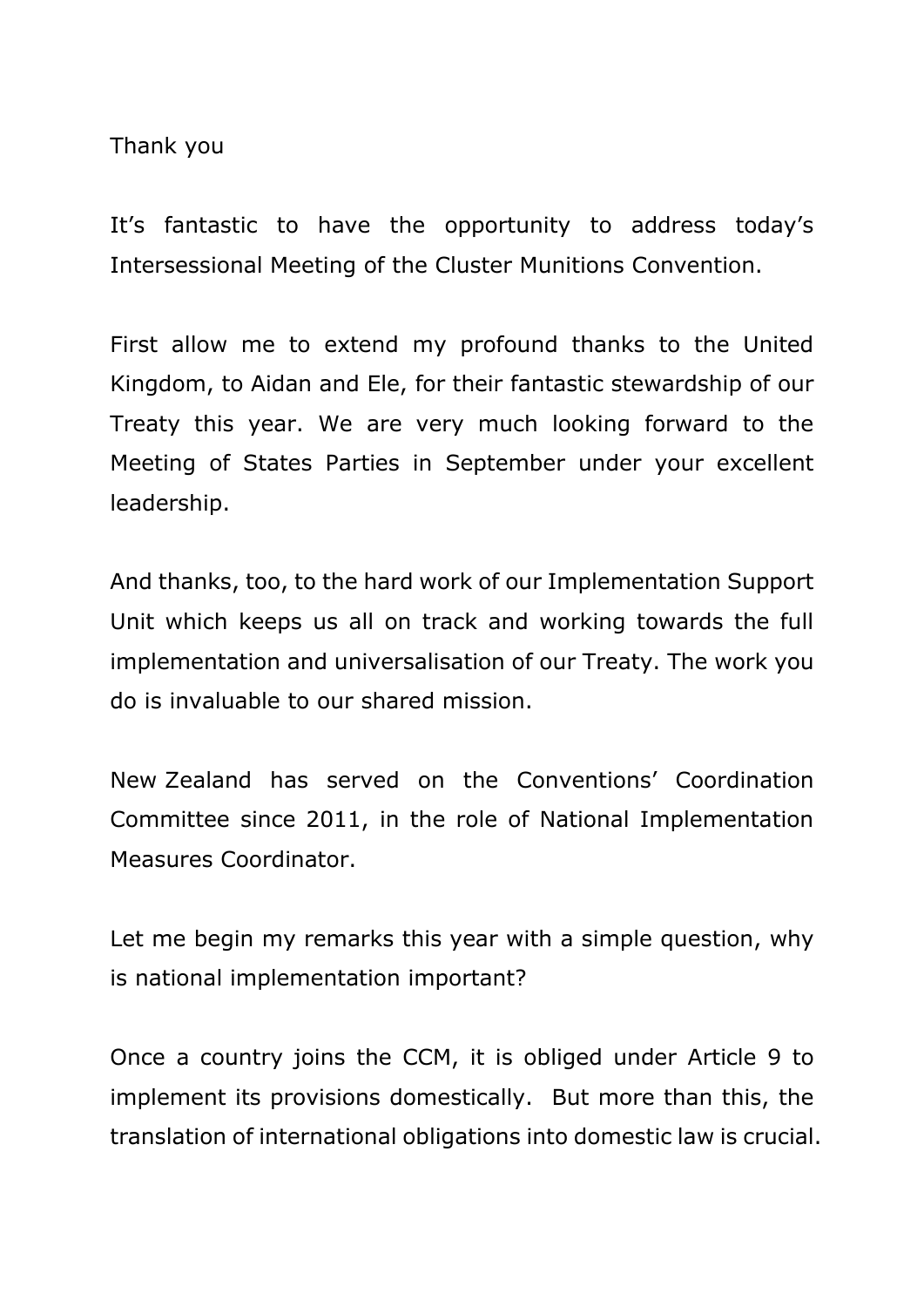It ensures our Convention remains credible, that there are no gaps between what States say they are doing on the international stage and what they actually do domestically.

But also, it is the two ingredients: (i) universalisation and (ii) implementation, that are essential to achieving the Convention's underlying purpose: a global taboo against the possession, use and proliferation of cluster munitions.

It should also be recognised that the process of drafting, coordinating and enacting national law plays an important role in focusing the attention of national authorities on new treaty obligations.

It helps to promote a review of existing national legislation and practice, including military manuals. This last part is especially important, and we are very interested in hearing from States in this regard. In our view, one of the most powerful arguments for pursuing national implementation relates to the contribution it can make to strengthening general understanding of the human security benefits of maintaining a high standard of compliance with international humanitarian law.

So, please allow me to pose a question here for delegations in the room, how have you achieved dissemination of the Treaty's obligations within your armed forces, and have you experienced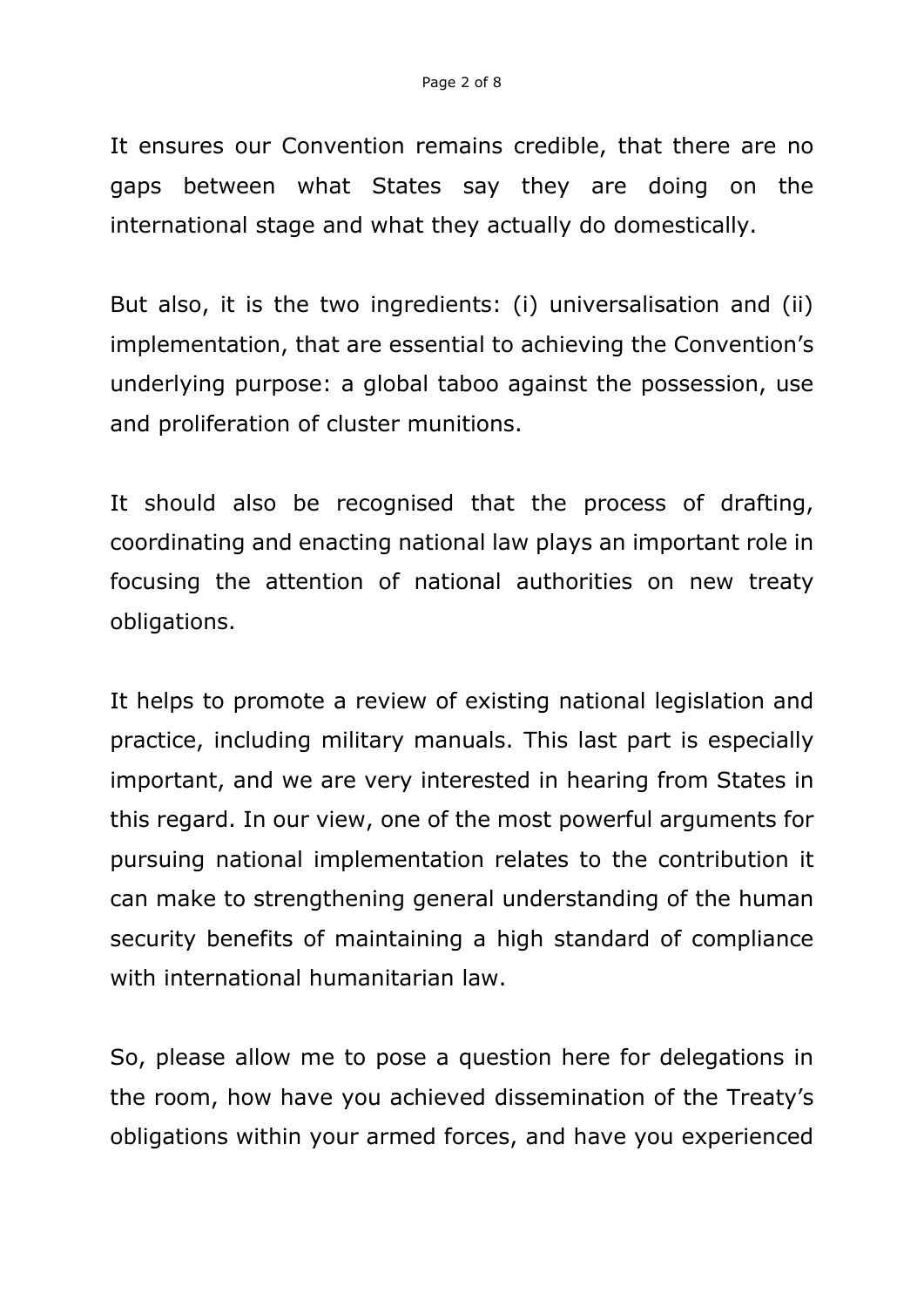any particular challenges? This is something that we are interested in hearing from you all on, including during the MSP later this year. So your thoughts in this regard, would be very welcomed.

Increased knowledge among the military, and at the highest levels of government, are essential in achieving a strong adherence to IHL.

Turning now to how States should effectively implement the Convention into domestic law.

Article 9 of the Convention is our touchstone for this, and it requires each State Party to take all appropriate legal, administrative and other measures to implement the Convention.

The Convention is not prescriptive about how States Parties should give effect to its legal obligations, in view of the many different legal systems that exist around the world. Sometimes legal systems do not require specific implementation legislation, or perhaps your existing legal provisions are sufficient. In other instances new legislation is required.

And in this regard, I'd like to speak briefly to the experience of one country from our region. In 2020, Niue acceded to the CCM. Shortly after, in 2021, it passed the Anti-Personnel Mines and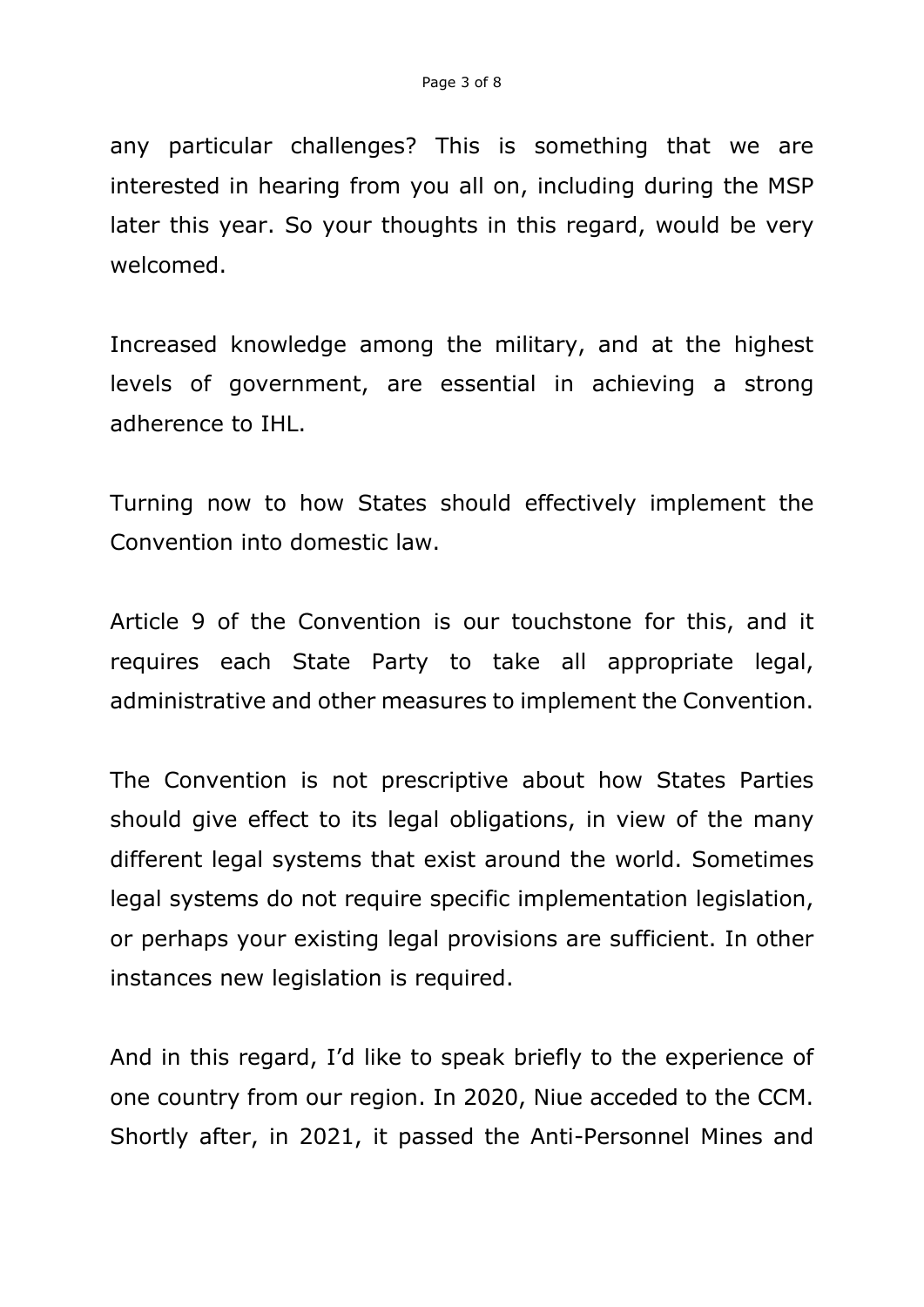Cluster Munitions Prohibition Act 2021 which clearly provides for the domestic implementation of Niue's obligations under the CCM. I would like to take the opportunity to congratulate Niue on this significant achievement and to commend its legislation to other states which may be looking into the need for national law.

I note that not all Sates Parties have confirmed the adoption of measures consistent with Article 9. In the Lausanne Action Plan we all agreed an intention to improve progress in this area. In particular:

Under Article 47 States committed to ensure they have appropriate national measures in place to fully implement the Convention before 11MSP in 2023. It also encouraged States to consider enacting national legislation prohibiting investments in producers of cluster munitions and their crucial components, and more on that in a second.

Under Article 48 States committed to highlight factors and challenges that may be preventing progress. This included via Article 7 reports, or in Convention meetings such as this, and to request assistance.

I would therefore urge States to update this meeting on the status of domestic implementation of our Convention, in particular those 23 States that are in the process of developing or adopting legislation to implement the Convention – even if it's just to say that work continues in this regard; or the 23 States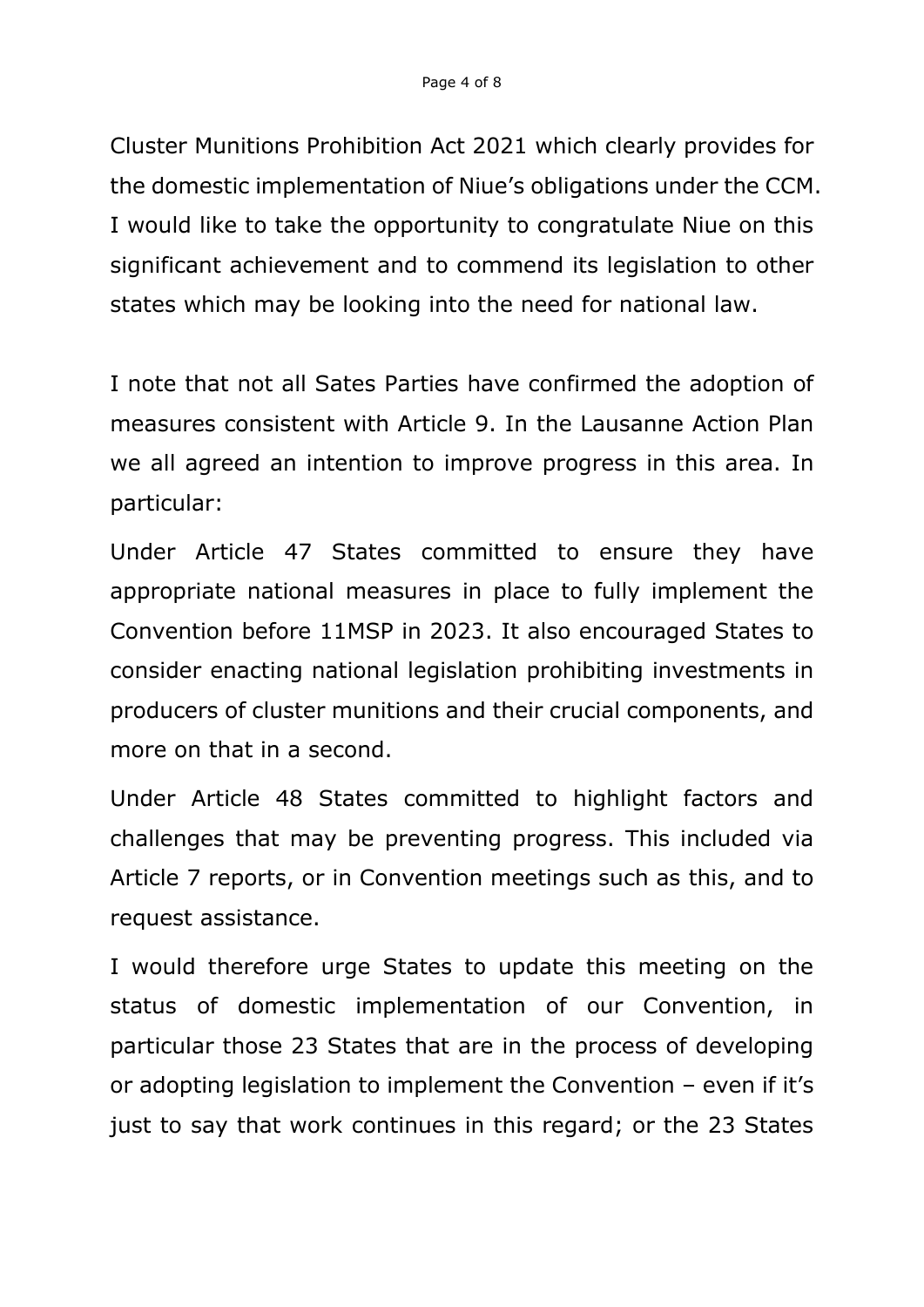that have submitted incomplete information relating to their domestic legislative frameworks. We are committed to assisting States along with the ISU, ICRC and the CMC, but we can only do so when we have the full picture.

As part of building this picture, New Zealand has identified exploring options for creating a reference document which lists – and links to – laws implemented by States which prohibit investments in cluster munitions, as a priority action this year. And in this regard, New Zealand was pleased to see Italy recently adopted new laws to ban funding in the manufacturers of antipersonnel mines and cluster munitions. At a time when these weapons are again being used, divestment is a meaningful tool in States' arsenals to reinforce our shared norm. I would encourage all States which have these provisions in domestic law – as New Zealand does – to recognise this in your public Statements in CCM meetings, so we can understand State practice in this regard.

Finally, I want to end with a brief overview of the tools that are available to help states implement the Convention, should your State be in the midst of your implementation journey.

1. The first tool is comprehensive model legislation developed by the ICRC aimed at common law countries. The ICRC model, available on the CCM website, covers the entire range of provisions in the CCM which need to be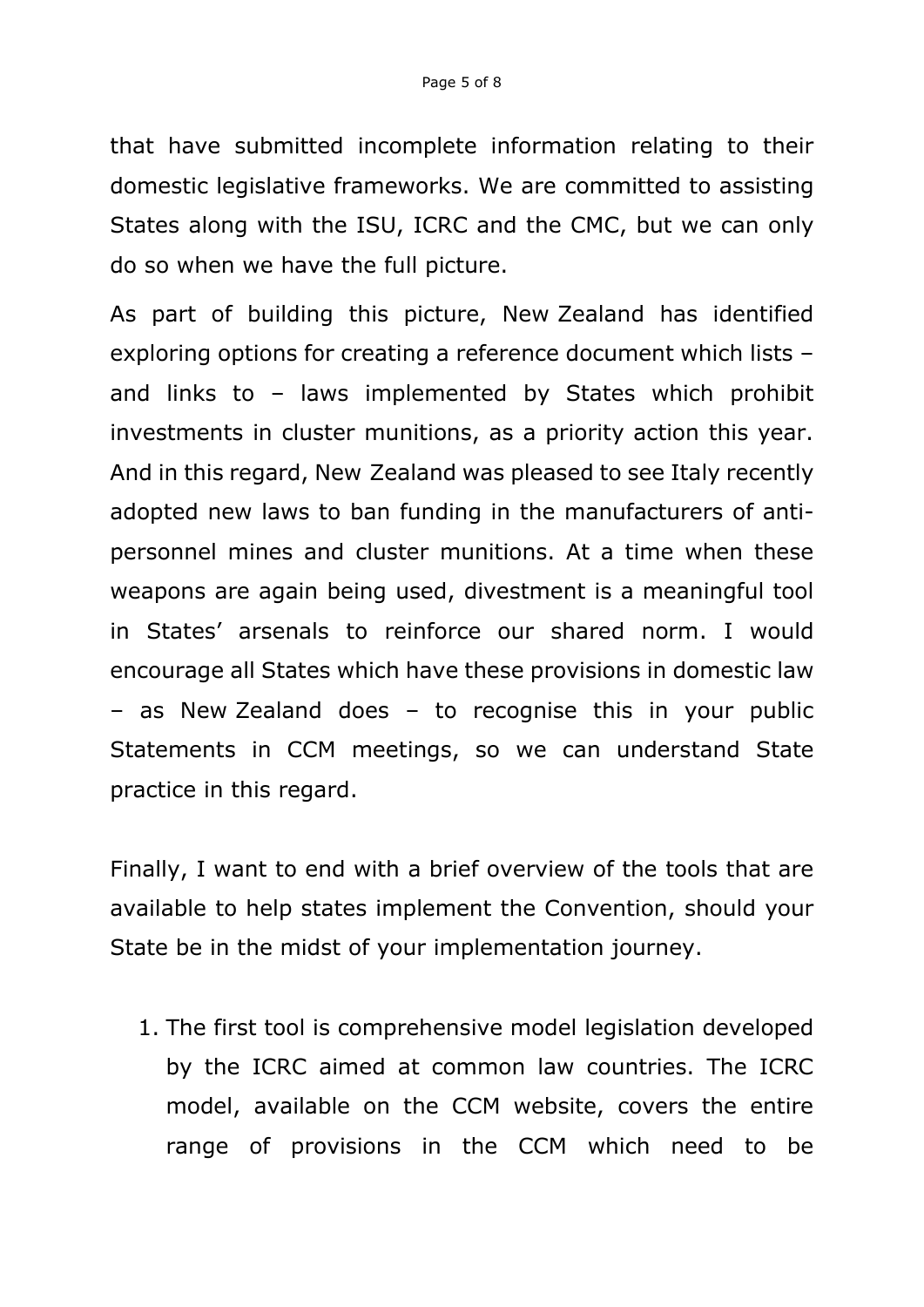implemented by States Parties who have produced, stockpiled or been contaminated by cluster munitions.

- 2. The second tool is a much simpler model of legislation for small states not possessing cluster munitions or contaminated by them. This model was developed by New Zealand, in particular for Pacific States, but is useful for any country that doesn't have cluster munitions stockpiles, or cluster munition contamination. We prepared the model legislation specifically in response to the request of small states who felt that current legislative models and precedents tended to cater for countries in different circumstances to their own.
- 3. Third, an excellent legislative tool has been developed by Ghana, Zambia, UNDP and the CMC with African States in mind, and which covers both civil and common law systems, and is available in both English and French.
- 4. And Finally, New Zealand has recently produced a video outlining all of the tools that exist to assist States in implementing their Article 9 commitments. Which I hope to be able to play for you all now

[Play video]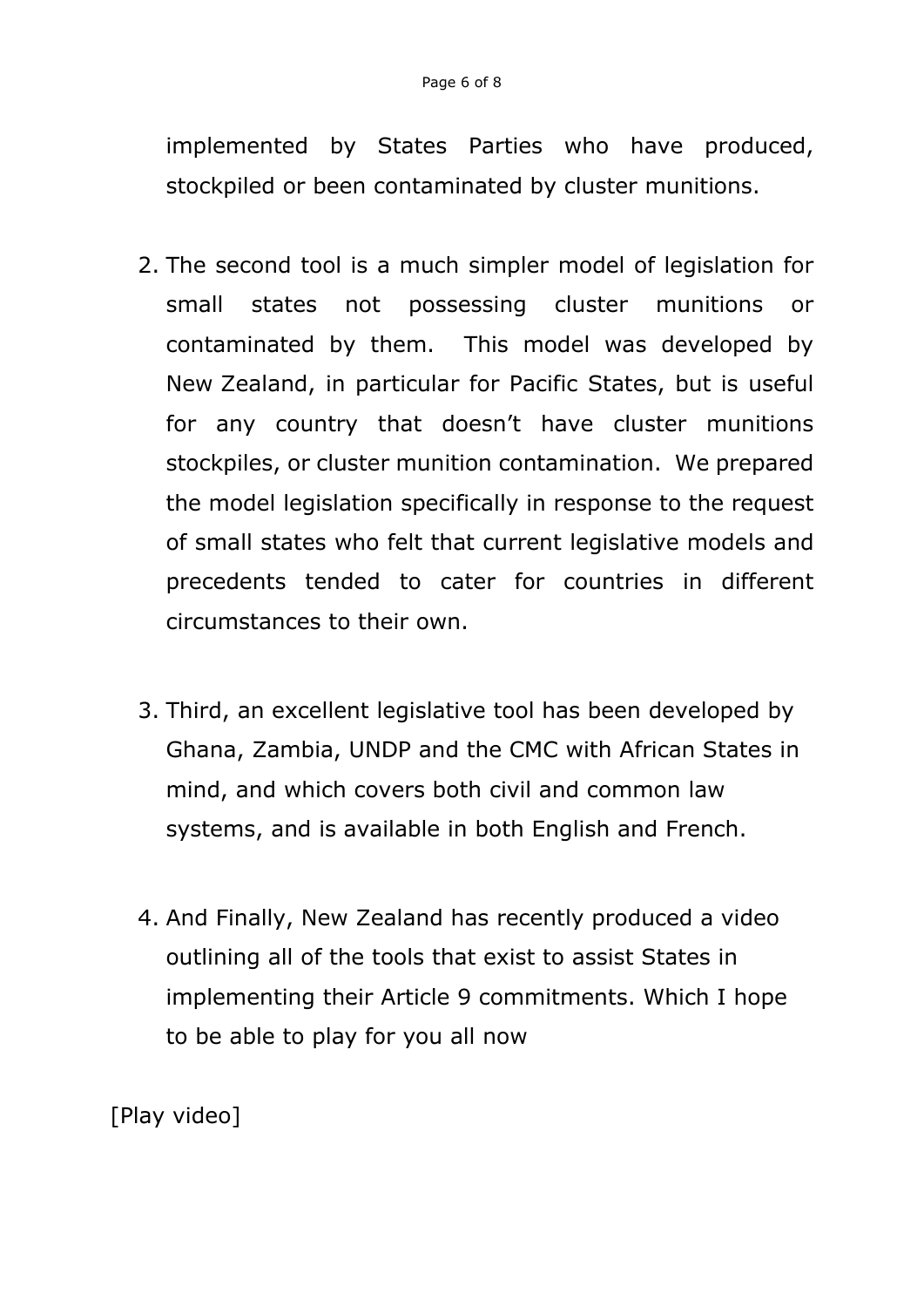I hope this presentation has provided some insights into the importance of national implementation measures, the recognition that exists around the many different challenges States Parties face in their implementation efforts, and the tools that have been developed to assist States Parties in overcoming them.

One of the key things we have learned in this role is that the groundwork for implementation of the Treaty is often best laid during the ratification process. For this reason, coordination with those States responsible for Universalisation is a critical ingredient as it allows to get domestic implementation under way at the right moment, when political interest remains high and when legislative attention is already being turned to the Treaty.

States themselves are best able to determine and deliver the institutional and legal framework needed to implement the Treaty. It is for this reason that regional workshops dealing with both ratification *and* implementation of the treaty are so useful. As I conclude I might ask some of our colleagues with recent experience of such workshops to provide any reflections on the usefulness, and how they could possibly be better optimised for the future.